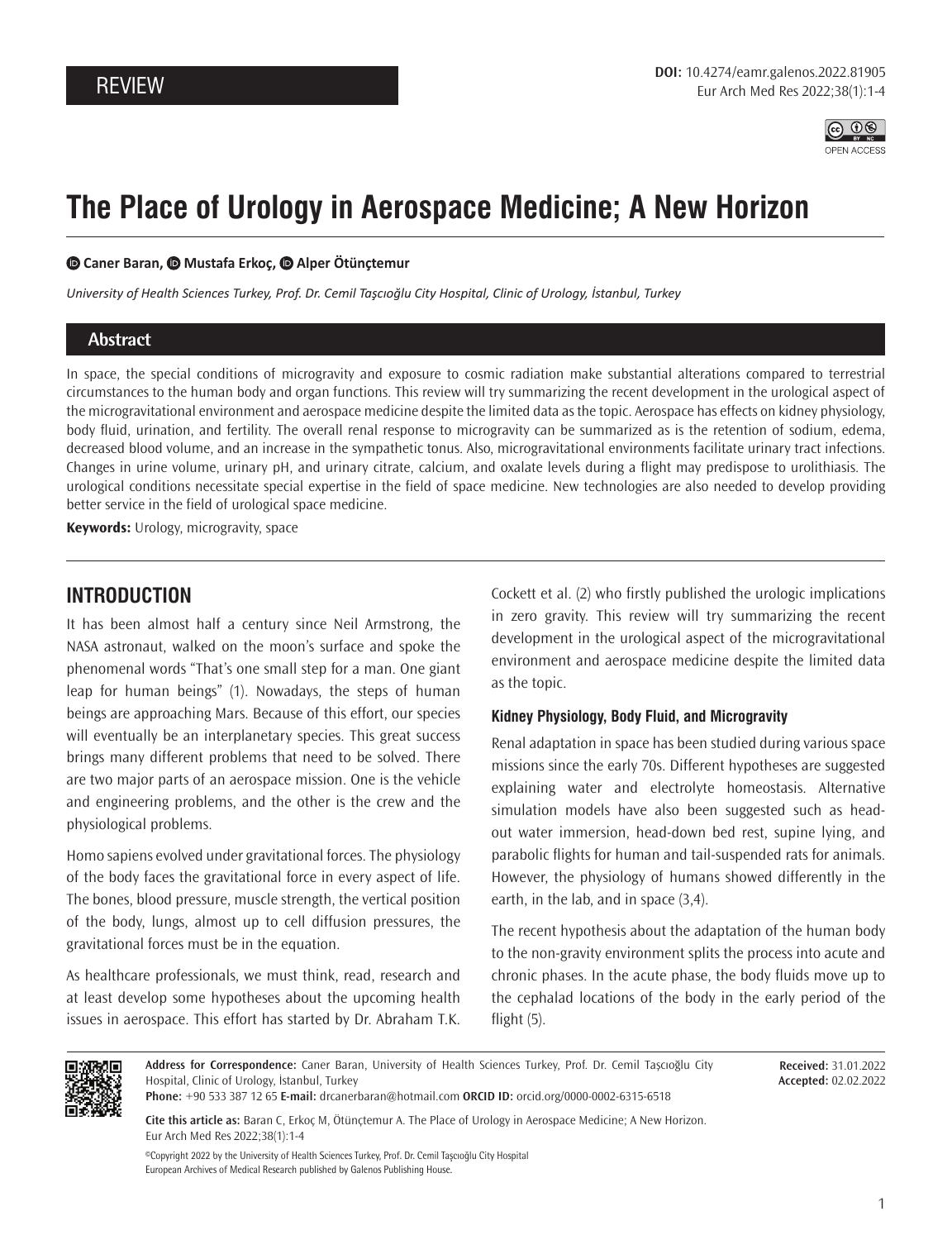The overall result of the redistribution of the fluids to the head, neck, and thorax area is the dilatation of the small veins and astronauts have puffy faces. This alteration causes such symptoms as nasal congestion, headache, the elevation of intraocular pressure, and photophobia (6). Despite these alterations, because of the disappearance of the gravitational forces, central venous pressure is decreased and the left atrium capacity and central blood volume are increased (5).

During the chronic phase of the adaptation, the body weight remains the same while the effective blood volume decreases markedly and the activity of the renin-angiotensin-aldosterone system also increases. The overall renal response in the chronic phase to microgravity can be summarized as is the retention of sodium, edema, decreased blood volume, and an increase in the sympathetic tonus (7).

#### **Voiding in Space**

On a normal day on earth regular person void 6-8 times per day. However, voiding in space is fundamentally different from the earth in terms of physiology, collecting, recycling, or eliminating urine. It is an obligation to produce reliable solutions for urination, which is a physiological requirement repeated 6 to 8 times a day, suitable for extraterrestrial conditions.

In space, the lack of gravity influence the urine in the bladder. Normally on earth, urine collects at the bladder neck, while in space it adheres to the bladder wall. The surface tension is the major force for the urine. Thus, the sensation for urination triggers only when the bladder is completely full. In the continuation, negative pressure helps capillary action for the urine transport from the bladder to the outward (8,9).

The difference in the environment may cause urinary retention occasionally. There was a considerable number of acute urinary retention (AUR) events reported during space flights. The importance of AUR in space is an emergency that should be intervened immediately and may also cause a mission cancelation. The pathophysiology of the AUR was attributed to different mechanisms. The altered sensation of the urination, anticholinergic effects of the antiemetic drugs such as scopolamine and promethazine taken for space motion sickness, and possible unidentified voiding dysfunction were the major reported causes of AUR There was one prolonged AUR (more than 24 h) reported in astronauts who visited the orbit and required catheterization (10,11).

Despite there being no mission cancelation reported due to AUR, percutaneous bladder catheterization had been tested in microgravity. Jones et al. (12) had conducted the study and tested the feasibility of suprapubic catheterization on the anesthetized porcine model, in a scenario of a urethral catheterization is impossible. They also had used ultrasonography to facilitate the puncture. According to their reported result, suprapubic bladder drainage is a safe and effective method in microgravity in case of an emergency (12).

Another problem with the voiding in space is collecting the urine. In the first American space flight on the  $5<sup>th</sup>$  of May, 1961, there was no urine collection system in the pressurized space suit. The mission duration was planned for only 15 min. However, unplanned delays caused the astronaut Alan Shepard to had to wait for 4 h on the launch pad and his body, naturally, continued to function. As a result, the land crew told the astronaut to do it in the space suit without any idea about the consequences of the electronics of the suit (13).

In early versions of space suits, there was no urine collecting system. Consequently, developers have planned to use urethral catheters for continuous drainage of the urine. However, this solution was harmful to astronauts due to being uncomfortable, non-hygienic, and could result in infection. Different urine collecting devices were developed in the logic of a condom shape cap, a connector, and a collecting bag. However, all designs were incapable of collecting the urine properly in the absence of gravity. Leakage, the flow of urine in one way in a pressurized suit, positioning the collecting bag, and cleaning the system were the major tackles. Recently, female astronauts were added to the crew and the developed systems were not suitable for female anatomy (8,13). Despite some efforts to develop a female version of a urine collecting device, it was not used widespread (14).

In the research to develop a gender-neutral urine collection method, the point is to use maximum absorbency garments with additional moisture wicking capability which is also called "space diapers". These garments look like bike shorts and collect up to 2 liters of liquid and, worn by both male and female astronauts during launch, reentry, spacewalks, and emergencies (8).

### **Urinary Tract Infections**

One of the important points in a long-term space flight is to maintain the health of the astronauts. It has been shown that space flights cause a state of immunosuppression (15). Also, virulence and antibiotic resistance of microorganisms is increased in a microgravitational environment (16-18). These factors facilitate a urinary tract infection during a space mission. Consequently, there were different types of genitourinary infections reported during space flights such as pyelonephritis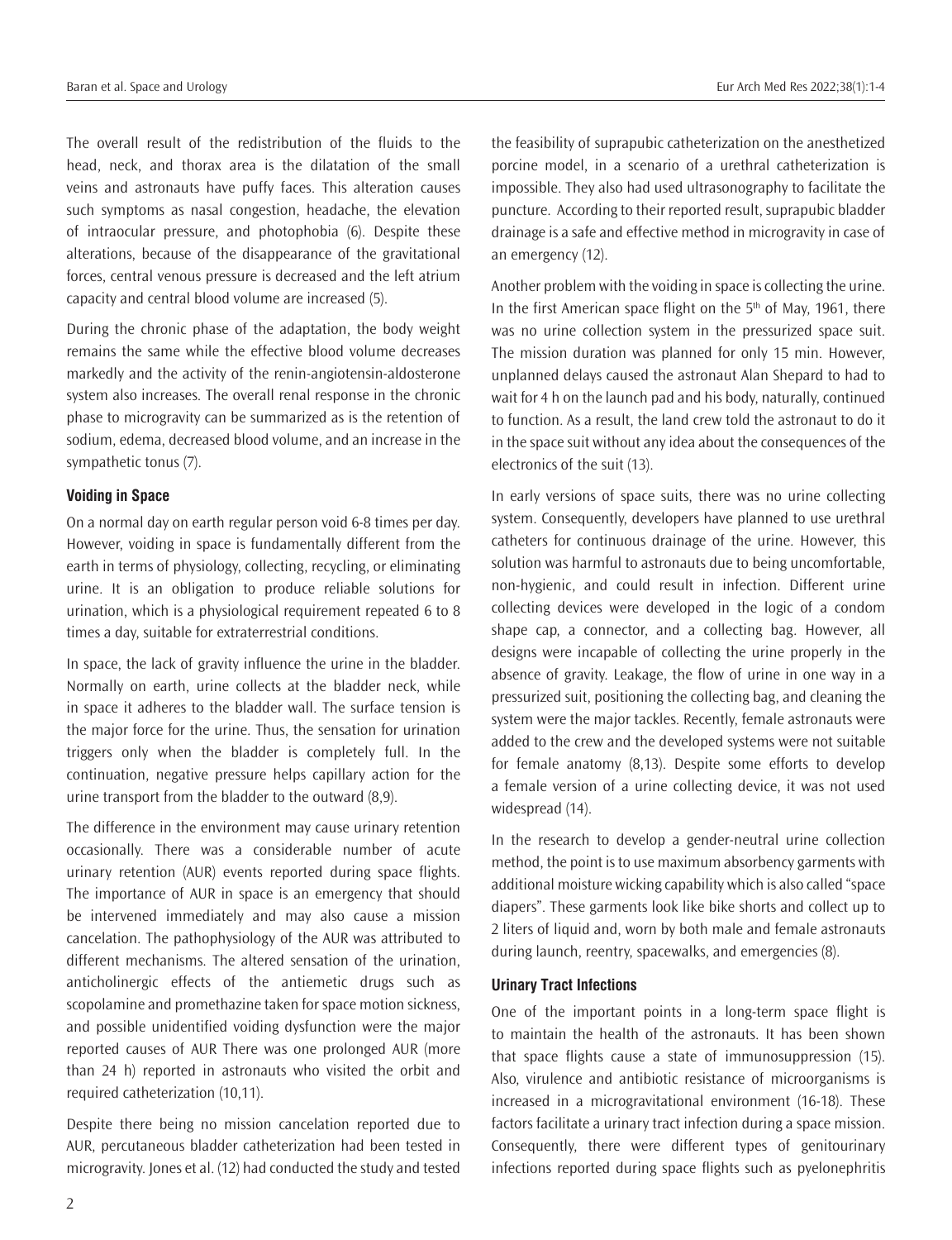or prostatitis. However, none of them caused early termination of the mission and were treated successfully with antibiotics (9). The resources of a space shuttle are limited to diagnosing a urinary tract infection whereas the international space station has resources that allow through biochemical analysis of the blood or urine. Also, basic ultrasound can be performed with the guidance of ground control to diagnose a complicated factor such as urinary tract calculi. Different antibiotic options including broad-spectrum intravenous antibiotics exist in the international space station (19,20).

## **Urolithiasis in Space**

Urolithiasis is an important medical condition that should be considered not only to impact the astronaut's health but also to affect the continuation of the mission. Various studies and reports showed that total urine volume, urinary pH, and urinary citrate decreased and urinary calcium and oxalate increased during a space flight (21). These alterations could depend on the limited intake of water, lack of fruit, and fresh vegetables (as a source of citrate), decreased vitamin D levels (decreased ultraviolet light exposure), limited mobilization (bone demineralization) (22,23).

Most of the space flight crew members developed stone after the mission. There were 12 NASA astronauts and 1 Russian cosmonaut who developed renal stone (21). None of the renal stone events have caused the cancelation of the mission. However, efforts remained to prevent the development of urolithiasis in astronauts during space missions. Whitson et al. (24) showed the efficacy of potassium citrate intake to prevent the development of renal stone in astronauts in their doubleblind, placebo-controlled study. Besides the preventive efforts, a compact system to diagnose, burst, and reposition the stone has been developing (25). The goal is to redefine the kidney stone from an uncontrolled factor to a controlled component of space flight.

### **Fertility in Space**

The magnetosphere layer of our planet protects all creatures living on earth from the radioactive effect of highly ionized heavy particles coming from space. However, during a space flight, radiation exposure is increased which has potential consequences such as nuclear damage (26). It has been shown that 150 mSv and 650 mSv radiation in men and women, respectively, to the gonadal tissues are sufficient to cause temporary infertility (27). Experiments on animals showed that short-term space flight does not influence the cytoskeletal of sperm-specific proteins while there are changes at the gene expression level

(28). However, a different experimental animal study in mice claimed that long-term space flight causes degenerative changes in the seminiferous tubules and the reduction of the number of epididymal sperms (26).

These data suggest that the reliable solution for reproduction in space is to protect both male and female gametes from exposure to space radiation. Another experimental study demonstrated that the freeze-dried spermatozoa which are protected from space radiation in a special vehicle could be used to generate offspring (29). The future of human beings in space seems to be related to the improvements in assisted reproductive technologies.

# **CONCLUSION**

Human beings are closer than ever to becoming an interplanetary species. Advances in space travel are pushing the boundaries of medicine in this regard. The urological conditions necessitate special expertise in the field of space medicine. New technologies are also needed to develop providing better service in the field of urological space medicine. This field, which is still in its infancy, can become popular in close future.

## **Ethics**

**Peer-review:** Internally peer-reviewed.

#### **Authorship Contributions**

Concept: C.B., Design: C.B., M.E., A.Ö., Literature Search: C.B., M.E., A.Ö., Writing: C.B., M.E., A.Ö.

**Conflict of Interest:** No conflict of interest was declared by the authors.

**Financial Disclosure:** The authors declared that this study received no financial support.

# **REFERENCES**

- 1. Loff S. The Apollo missions. NASA. 2015 (cited 2021 November 13). Available from: http://www.nasa.gov/mission\_pages/apollo/missions/ index.html
- 2. Cockett AT, Beehler CC, Roberts JE. Astronautic urolithiasis: a potential hazard during prolonged weight-lessness in space travel. J Urol 1962;88:542-4.
- 3. Drummer C, Norsk P, Heer M. Water and sodium balance in space. Am J Kidney Dis 2001;38:684-90.
- 4. Regnard J, Heer M, Drummer C, Norsk P. Validity of microgravity simulation models on earth. Am J Kidney Dis 2001;38:668-74.
- 5. Kirsch KA, Röcker L, Gauer OH, Krause R, Leach C, Wicke HJ, et al. Venous pressure in man during weightlessness. Science 1984;225:218-9.
- 6. Noskov VB. Redistribution of bodily fluids under conditions of microgravity and in microgravity models. Hum Physiol 2013;39:698-706.